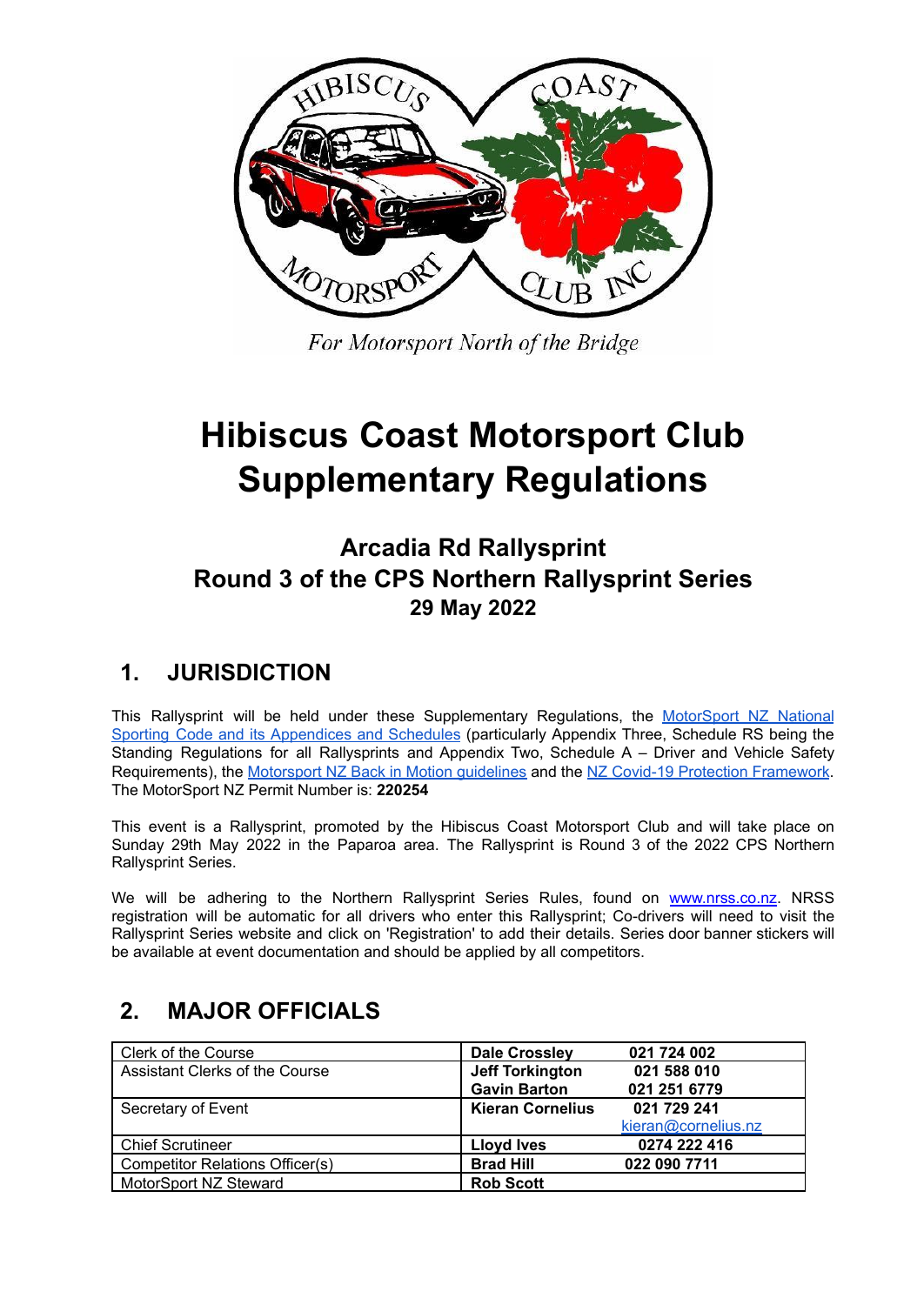# **3. THE EVENT**

#### **3.1. Venue**

Arcadia Road, Paparoa. Arcadia road is approximately 8km of well-formed gravel country road. There is approximately 15kms of touring per run.

#### **3.2. Service Park**

The primary service park will be situated at the Paparoa Hall, situated on State Highway 12 at the western end of Paparoa Township.

- **Trailers:** There is ample room for trailers in the service park.
- **Servicing:** Please use a ground sheet when servicing your car.
- **No Smoking:** The service park is deemed to be a no smoking area.
- **Rubbish:** Please pick up all of your rubbish.
- **Toilets:** Toilets are available in the hall.

A secondary, remote service park may be established for dual driver vehicles; eligible drivers may only use this service park by application to the Clerk of the Course prior to the event.

#### **3.3. Event Headquarters**

Event Headquarters will be situated at the HCMC MEC (Mobile Events Centre) located at the stage start, near the intersection of Arcadia Rd and Porter Rd.

### **4. ENTRIES**

#### **4.1. Entry Method and Acceptance**

All entries for this event must be submitted via Motorsport Online: <https://possum.motorsport.org.nz/>. **No other forms of entry will be accepted.**

If you don't already have a login for Motorsport Online, you'll be able to register via the "New to Motorsport NZ?" button.

Entries shall be made on the correct form; to be deemed valid entries must be complete in all details and accompanied by the appropriate fees. Acceptance will be at the organising committee's discretion. Organisers reserve the right to refuse any entry in accordance with the prescribed provisions of the National Sporting Code. Acceptance of entry will be emailed out after the closing of normal entries.

#### **4.2. Opening and Closing**

Entries open with the publication of these regulations and close at **6:00pm on Wednesday 25 th May 2022**.

#### **4.3. Late Entries**

Late entries may be received up to **6:00pm on Saturday 28th May 2022** at the discretion of the event organisers and will incur a \$50 surcharge.

Dual Drivers please make a note on either the entry form or email that you are a dual driver, and **who the other driver is.**

#### **4.4. Fees & Payment**

Standard entry fee 2WD: \$180 Standard entry fee 4WD: \$220 Late Entry Fee: +\$50 of appropriate fee above.

Please pay your entry fee via direct credit into ANZ account 01 0277 0046239 00 in the name of Hibiscus Coast Motorsport Club; put the drivers name and the word Rallysprint in the payment reference details. Payments by Direct Credit must be received before the normal closing date for entries.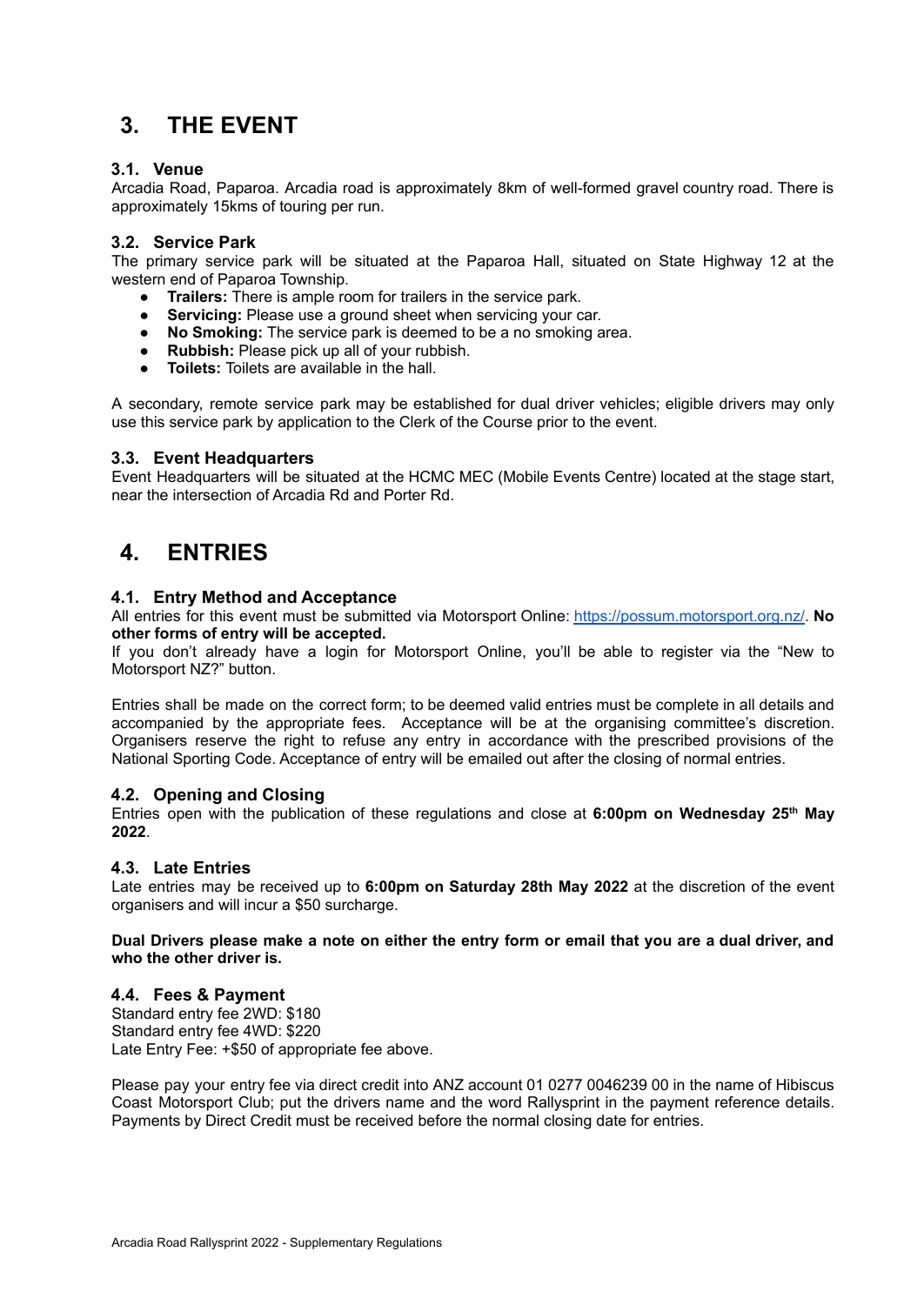#### **4.5. Number of Starters**

The organisers reserve the right to abandon the event if less than **35** entries are received at the normal closing date. The maximum number of starters will be 70.

Dual drivers will be at the Organisers' discretion. If you intend to dual drive, please contact the secretary with the details of both drivers when you submit your entry. Please note that due to the remote service park time the amount of service time available to dual drivers may be limited. It is up to the competitors to ensure that they are at the start of the stage in time to complete their runs.

Any additional entries received will be placed on the reserve list in order of receipt.

#### **4.6. Competitor Requirements**

- **4.6.1. Knowledge and Understanding:** In signing the entry forms, competitors (Entrant and Drivers) are deemed to fully understand the MotorSport NZ National Sporting Code and its relevant Appendices and Schedules.
- **4.6.2. Licence Requirements:** The driver shall hold a M Grade or higher MotorSport NZ issued Competition Licence. *Additionally, the driver shall hold a current class 1L, 1R or 1 (cars) NZ Civil Drivers Licence.*

#### **4.7. Property Damage**

Any Competitor who causes damage to Public Property, Hibiscus Coast Motorsport Club's, or their Sponsor's Property will be billed for the damage up to the excess of the Public Liability Insurance policy in the name of Motorsport New Zealand Inc. (Note: current policy excess is \$3500)

#### **4.8. Dual Drivers**

Dual driver vehicles will be accepted at the organisers discretion. Please note that the length of the touring section means that there may be little or no time available for servicing between runs for dual driver vehicles. It will be the responsibility of the drivers to report on time for each of their runs.

### **5. ELIGIBLE VEHICLES**

#### **5.1. Vehicle Compliance**

All vehicles shall:

- Comply with Appendix Two Schedule A and Appendix Three Schedule R of the current MotorSport Manual.
- Display valid WOF and registration for the duration of the event.

#### **5.2. Classes**

Vehicles will be divided into the following classes as per the Northern Rallysprint Series rules:

- Class A 2WD, 0–1300cc
- Class B 2WD, 1301–1600cc
- Class C 2WD, 1601–2000cc
- Class D 2WD, 2001cc & over
- Class E 4WD
- Class G Classic 4WD
- Class H Classic 2WD

### **6. EVENT PROGRAMME**

| Sun 29 <sup>th</sup> May | 08:00-09:00 | Documentation and scrutineering audit                |
|--------------------------|-------------|------------------------------------------------------|
|                          | 09:30       | Roll call and drivers briefing, including novice and |
|                          |             | passenger briefings                                  |
|                          | 10:00       | Recce Run will commence                              |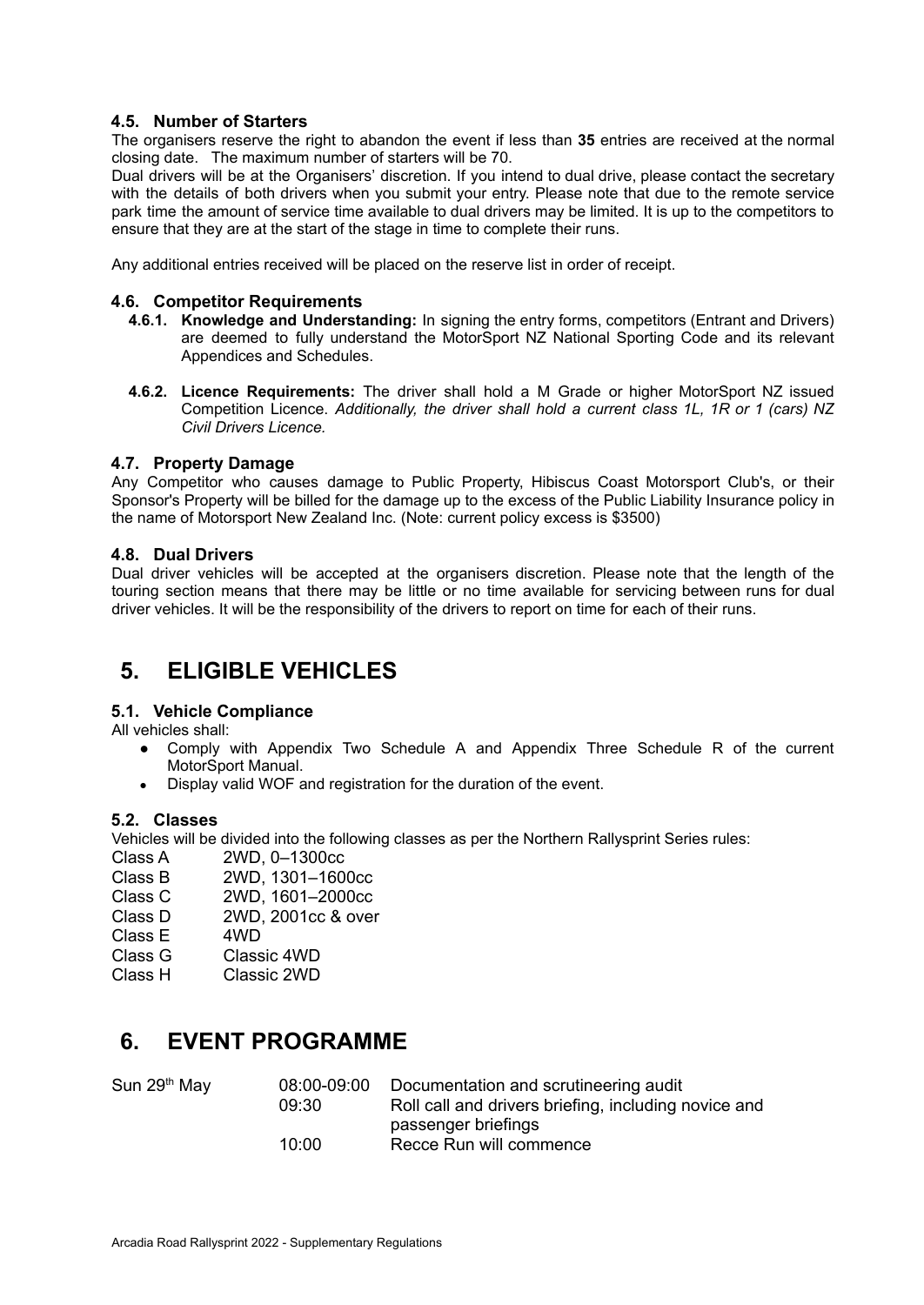Four timed runs thereafter plus eliminations, as time permits.

### **7. DOCUMENTATION AND SCRUTINEERING AUDIT**

Documentation will be carried out on Sunday 29<sup>th</sup> May from 8:00am until 9:00am, inside the Paparoa Hall. Vehicle safety auditing will take place in the tarmac carpark outside the hall.

Competitors must present themselves at documentation for the checking of licences and documents, issuing of competition numbers and applicable advertising material. Cars will not be cleared to compete until all numbers and advertising requirements are firmly affixed in the appropriate places on the vehicle.

Safety audits will be at the Service Park adjacent to the Paparoa Hall on Sunday 29<sup>th</sup> May from 8:00am until 9:00am. Any vehicles that have not been audited in the last three events or was last audited more than six months ago must be audited by the event scrutineers.

**To help the event run on time, please try to present your vehicle for safety auditing prior to 8:30am.**

### **8. POSTPONEMENT, CANCELLATION, ABANDONMENT & ORGANISERS' RIGHTS**

The Organisers reserve the right to cancel, abandon or postpone the event should it be found impossible to run the event due to circumstances beyond our control which lead to either the venue being unable to be used or any articles in the Safety Plan unable to be fully implemented.

The Organisers also reserve the right to refuse any entry in accordance with the prescribed provisions in the National Sporting Code.

For reasons of Force Majeure should the event or part thereof be cancelled any entry fee refund will be made only at the discretion of the organisers.

Should the event be cancelled, all competitors will be advised via the e-mail address on their entry form. A notice will also be posted on the HCMC website, [www.hcmc.org.nz](http://www.hcmc.org.nz) and/or the HCMC Facebook page, [https://www.facebook.com/groups/hibiscus.coast.motorsport.club.](https://www.facebook.com/groups/hibiscus.coast.motorsport.club)

### **9. OFFICIALS IDENTIFICATION**

Officials of the event will be identified as detailed below. All Officials will be wearing High Visibility Vests.

### **10. EVENT BULLETINS & NOTICEBOARD**

Official Bulletins may be issued in accordance with the provisions of the National Sporting Code. The event notice board will be at the Service Park adjacent to the Paparoa Hall.

### **11. SEEDING**

Seeding will be in class order and will be in the order of fastest car to slowest car per Class, as decided by the organisers with possible input from the Northern Rallysprint Series Convenors, starting order will be 4wd through to 0–1300cc.

Dual drivers will be seeded at the discretion of the organisers.